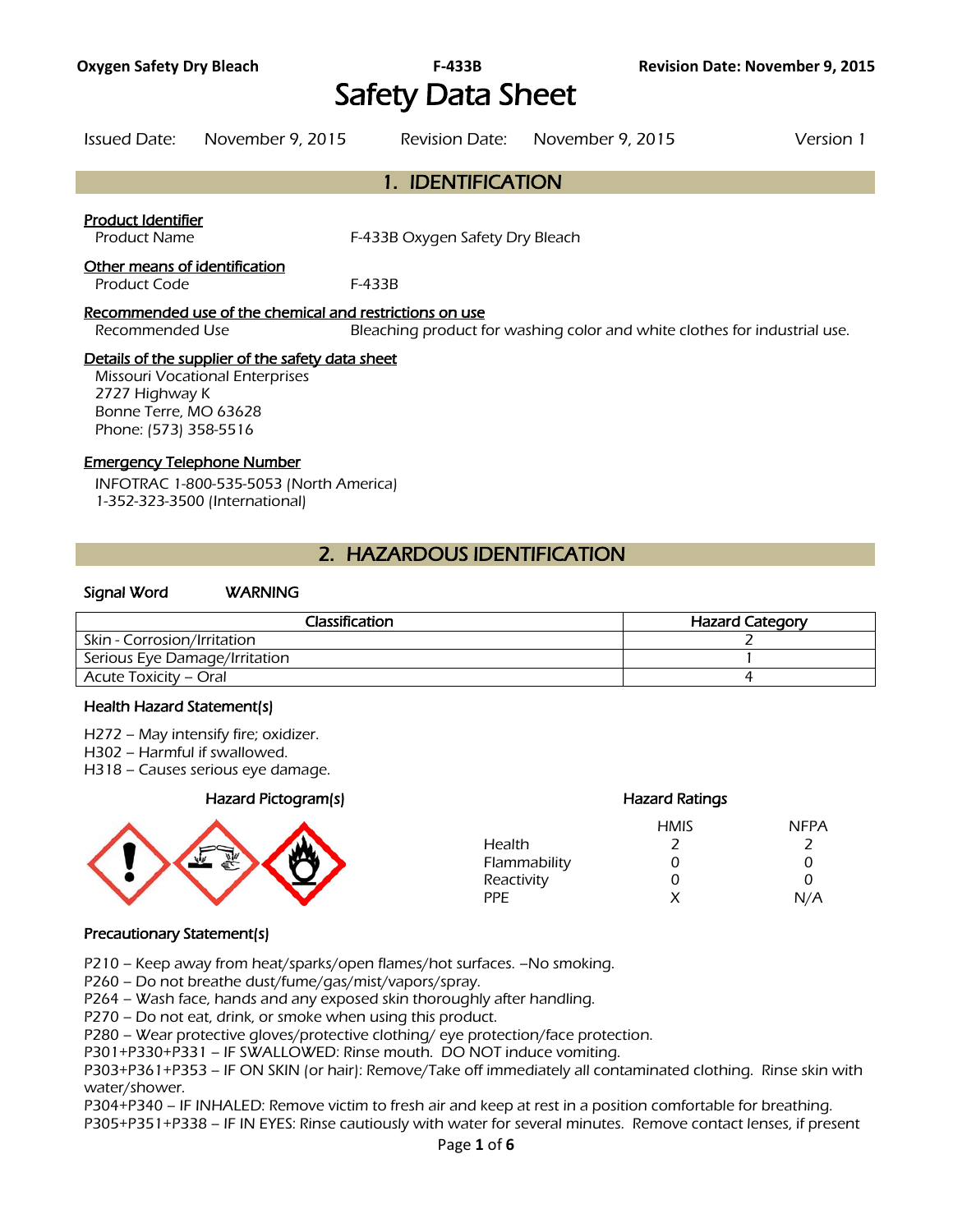and easy to do. Continue rinsing. P310 – Immediately call a POISON CENTER or doctor/physician. P501 – Dispose of contents/container to an approved waste disposal site.

### Potential Health Effects

| <b>Skin Contact</b> | May cause skin corrosion/irritation/burns. |
|---------------------|--------------------------------------------|
| Eye Contact         | May cause eye damage.                      |
| Inhalation          | May cause respiratory irritation.          |
| Ingestion           | May be harmful if swallowed.               |

# 3. COMPOSITION/INFORMATION ON INGREDIENT

| <b>Chemical Name/Pure Substance</b> | CAS#       | Weight-% |
|-------------------------------------|------------|----------|
| Sodium Carbonate Anhydrous          | 497-19-8   | 50-55    |
| Provox, Provox C                    | 15630-89-4 | 25-30    |
| Sodium Sulfate                      | 7757-82-6  | 20-25    |
| Valfor 100 Zeolite NaA              | 1318-02-1  | $0 - 5$  |
|                                     |            |          |

\*\*If Chemical Name/CAS No is "proprietary" and/or Weight-% is listed as a range, the specific chemical identity and/or percentage of composition has been withheld as a trade secret.

# 4. FIRST-AID MEASURES

| <b>General Advice</b>               | If you feel unwell, seek medical advice (show label where possible).                                                                                                  |
|-------------------------------------|-----------------------------------------------------------------------------------------------------------------------------------------------------------------------|
| Eye Contact                         | Rinse cautiously with water for several minutes. Remove contact lenses, if present and easy<br>to do. Continue rinsing. Get medical advice/attention.                 |
| <b>Skin Contact</b>                 | Wash off immediately with plenty of water. Take off contaminated clothing. Wash<br>contaminated clothing before reuse. If skin irritation persists, call a physician. |
| Inhalation                          | Remove victim to fresh air and keep at rest in a position comfortable for breathing. Call a<br>POISON CENTER or doctor/physician if you feel unwell.                  |
| Ingestion                           | Rinse mouth. Do NOT induce vomiting. Give lots of water to drink. Call a POISON<br>CENTER or doctor/physician if you feel unwell.                                     |
| Most important symptoms and effects | $Drahmod content may be a list of a list of triangles or buring of g to g to g to g.$                                                                                 |

Symptoms Prolonged contact may cause painful stinging or burning of eyes and lids, watering of eye,<br>Symptoms and irritation. Prolonged contact may over cause covere clin irritation or mild burn and irritation. Prolonged contact may even cause severe skin irritation or mild burn.

# 5. FIRE-FIGHTING MEASURES

### Extinguishing Media

Suitable Extinguishing Media: Use extinguishing media that is appropriate to local circumstances. Unsuitable Extinguishing Media: Not determined.

### Specific Hazards Arising from the Chemical

Components of this product may decompose upon heating to produce corrosive and/or toxic fumes. Carbon oxides, sodium oxide, and sulfur oxides.

### Protective equipment and precautions for firefighters

As in any fire, wear self-contained breathing apparatus pressure-demand, MSHA/NIOSH (approved or equivalent) and full protective gear.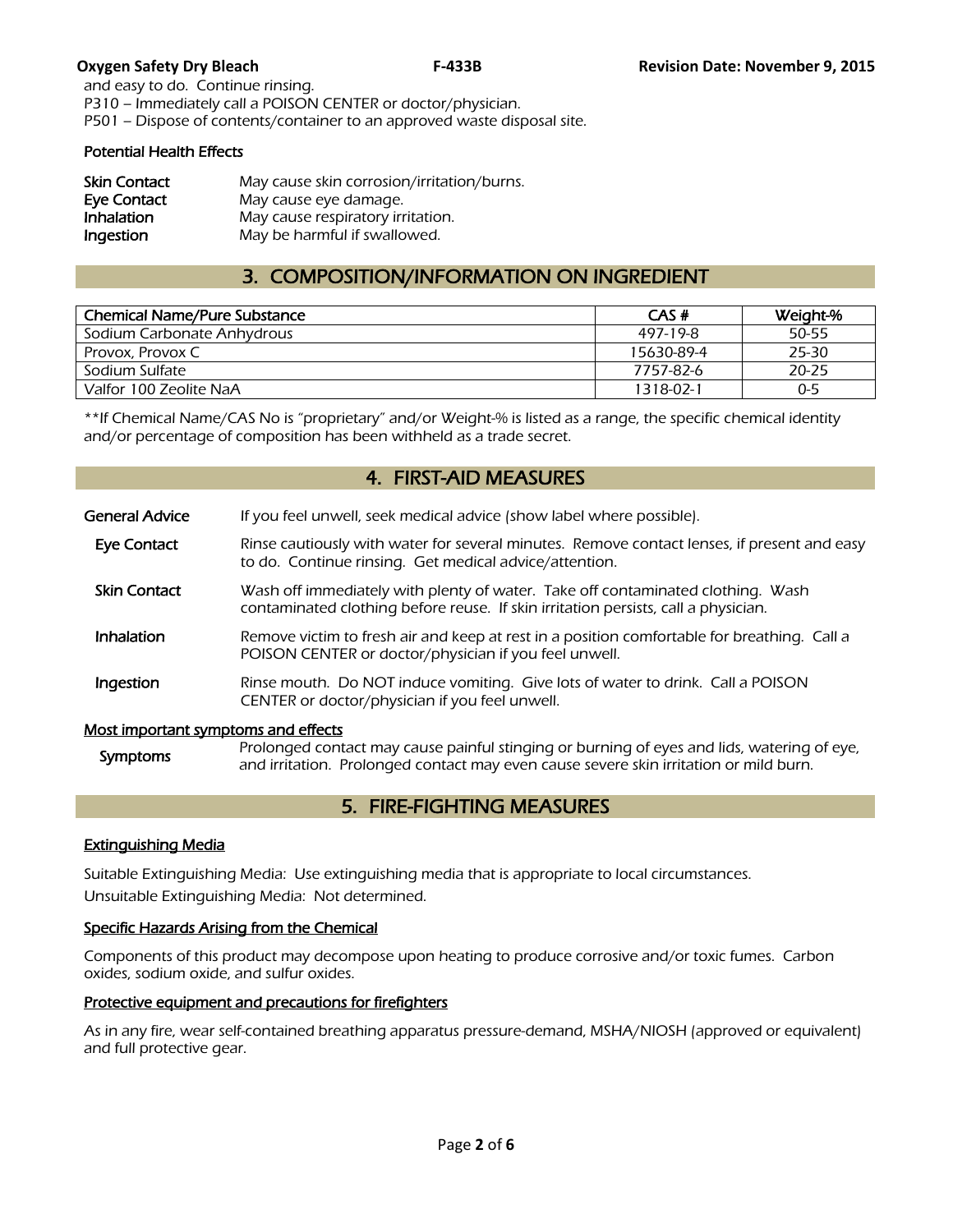6. ACCIDENTAL RELEASE MEASURES

#### Personal precautions, protective equipment and emergency procedures

| Personal precautions                              | Keep unnecessary personnel away. Do not get in eyes, on skin, or on<br>clothing. Avoid creation of dust. Avoid breathing dust. Do not eat, drink,<br>or smoke in areas where this material is used. Wash thoroughly after<br>handling. Wet material may pose a slipping hazard. |
|---------------------------------------------------|---------------------------------------------------------------------------------------------------------------------------------------------------------------------------------------------------------------------------------------------------------------------------------|
| <b>Environmental precautions</b>                  | Do not flush into surface water or sanitary sewer system. See Section 12<br>for additional ecological information.                                                                                                                                                              |
| Methods and material for containment and clean up |                                                                                                                                                                                                                                                                                 |
| <b>Methods for Containment</b>                    | Prevent further leakage or spillage if safe to do so.                                                                                                                                                                                                                           |
| Methods for Clean up                              | Shovel dry material into suitable container. Avoid creation of dusts. Keep<br>in suitable and closed containers for disposal.                                                                                                                                                   |

# 7. HANDLING AND STORAGE

#### Precautions for safe handling

Handle in accordance with good industrial hygiene and safety practice. Use only in well ventilated areas. Do not breathe dust/fume/gas/mist/vapors/spray. Wash face, hands, and any exposed skin thoroughly after handling. Use personal protection recommended in Section 8.

#### Conditions for safe storage, including any incompatibilities

Storage Conditions Keep containers tightly closed in a dry, cool and well-ventilated place. Store in original container. Do not allow water to get into container. If liner is present, tie after each use. Store containers on pallets. Keep away from food, drink, and animal feed. Store locked up. **Incompatible Materials** Keep away from heat, sparks, and open flames. Aluminum, powdered aluminum, acids, and strong oxidizing agents.

# 8. EXPOSURE CONTROLS/PERSONAL PROTECTION

| Chemical<br>Name | 71 H<br>- 37 | <b>OSHA PEL</b>          | <b>NIOSH IDLH</b> |
|------------------|--------------|--------------------------|-------------------|
| $\sim$           | $\sim$       | $\overline{\phantom{0}}$ | $\sim$            |
|                  |              |                          |                   |

#### Appropriate engineering controls

Appearance

Engineering Controls Apply technical measures to comply with the occupational exposure limits.

### Individual protection measures, such as personal protective equipment

| Eye/Face Protection                   | Wear approved safety goggles.                                                                                                                                              |
|---------------------------------------|----------------------------------------------------------------------------------------------------------------------------------------------------------------------------|
| Skin and Body Protection              | Wear appropriate clothing to prevent repeated or prolonged skin contact.                                                                                                   |
| <b>Respiratory Protection</b>         | Ensure adequate ventilation, especially in confined areas.                                                                                                                 |
| <b>General Hygiene Considerations</b> | Do not eat, drink, or smoke when using this product. Wash contaminated<br>clothing before reuse. Handle in accordance with good industrial hygiene<br>and safety practice. |

# 9. PHYSICAL AND CHEMICAL PROPERTIES

| <b>Property</b>                | Values         | Remarks - Method              |                                  |
|--------------------------------|----------------|-------------------------------|----------------------------------|
| <b>Physical State</b><br>Color | Solid<br>White | Odor<br><b>Odor Threshold</b> | Not determined<br>Not Determined |
| <u>Appearance</u>              |                |                               |                                  |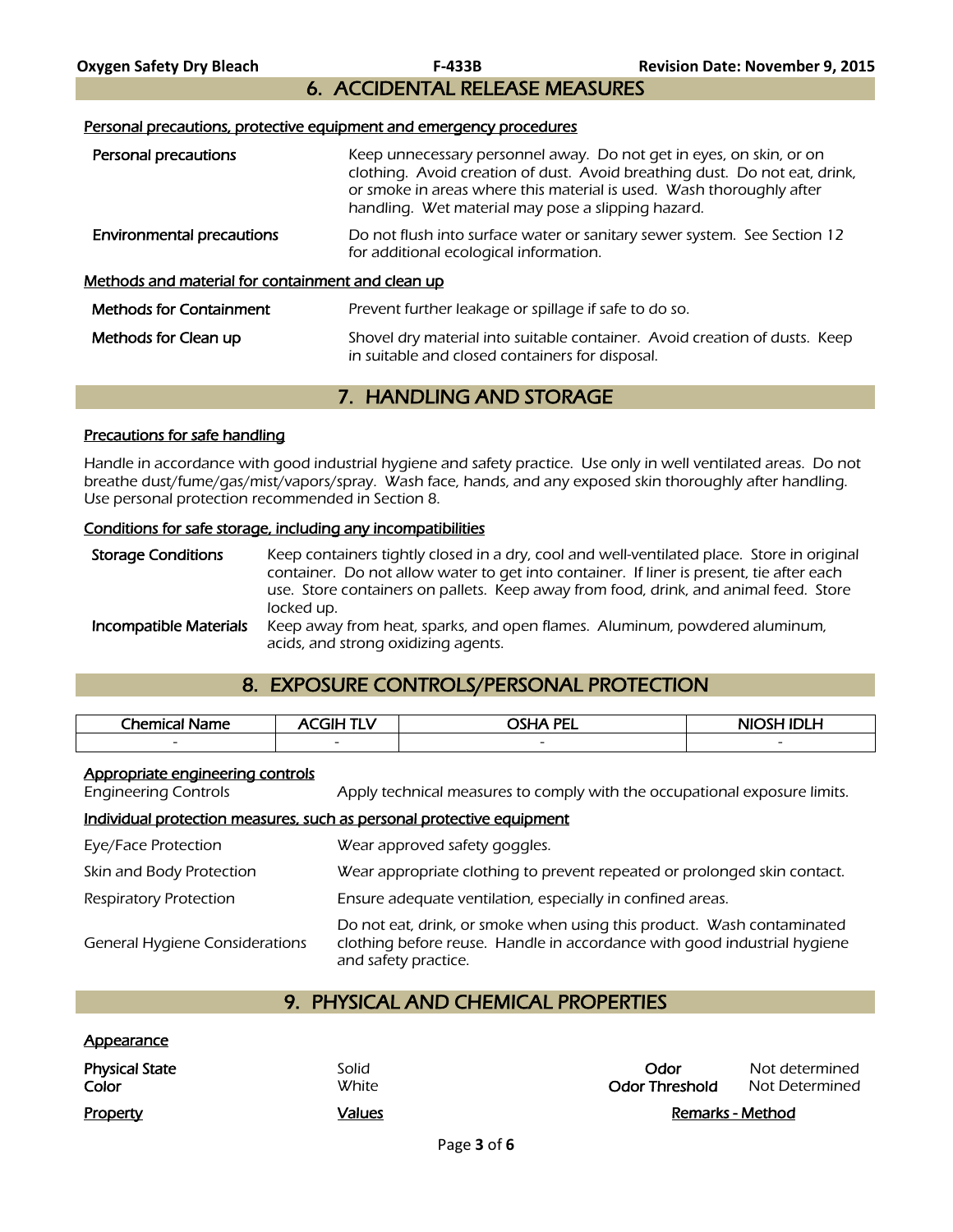**pH** 10-11 10-11 1% solution Melting Point/Freezing Point Not determined **Boiling Point/Boiling Range Not determined<br>Flash Point Communisty Range Mot determined Evaporation Rate** Not determined Flammability (Solid, Gas) Not determined Upper Flammability Limits Not determined Lower Flammability Limits Not determined Vapor Pressure Not determined Vapor Density Not determined Specific Gravity 2.3 **Water Solubility Complete**<br> **Solubility in other solvents** Not determined Solubility in other solvents Partition Coefficient Not determined Auto-ignition Temperature Mot determined Decomposition Temperature Not determined Viscosity<br>
Explosive Properties<br>
Explosive Properties<br>
Not determined **Explosive Properties** Oxidizing Properties Not determined

Not determined

# 10. STABILITY AND REACTIVITY

| Reactivity                                 | Promotes combustion. Substance has basic reaction.                                                                                                  |
|--------------------------------------------|-----------------------------------------------------------------------------------------------------------------------------------------------------|
| <b>Chemical Stability</b>                  | Stable under recommended storage conditions.                                                                                                        |
| <b>Conditions to Avoid</b>                 | Avoid raising dust. Keep away from flames and heat. Exposure to moisture.                                                                           |
| Incompatible materials                     | Strong acids, strong alkalis, aluminum, powdered aluminum, hydrides and<br>other water-reactive compounds. Combustible materials, oxidizing agents. |
| Hazardous Decomposition<br><b>Products</b> | Sodium oxides, carbon oxides. Oxidation resulting in increased fire or<br>explosion risk.                                                           |
| <b>Hazardous Polymerization</b>            | Will not occur.                                                                                                                                     |

# 11. TOXICOLOGICAL INFORMATION

### Mixture Toxicity

Toxicological data have not been determined specifically for this product.

# 12. ECOLOGICAL INFORMATION

### **Ectotoxicity**

Ecological studies have not been carried out on this product.

# 13. DISPOSAL CONSIDERATIONS

| <b>Disposal Instructions</b>             | Dispose of in accordance with applicable local, regional, national, and<br>international regulations.                                                                                                  |
|------------------------------------------|--------------------------------------------------------------------------------------------------------------------------------------------------------------------------------------------------------|
| Hazardous Waste Code                     | Not available.                                                                                                                                                                                         |
| Waste from residues / unused<br>products | Use or reuse if possible. Damp material should be neutralized to a non-<br>oxidizing state.                                                                                                            |
| <b>Contaminated Packaging</b>            | Dispose of container in accordance with applicable local, regional, national,<br>and/or international regulations. Container rinsate must be disposed of in<br>compliance with applicable regulations. |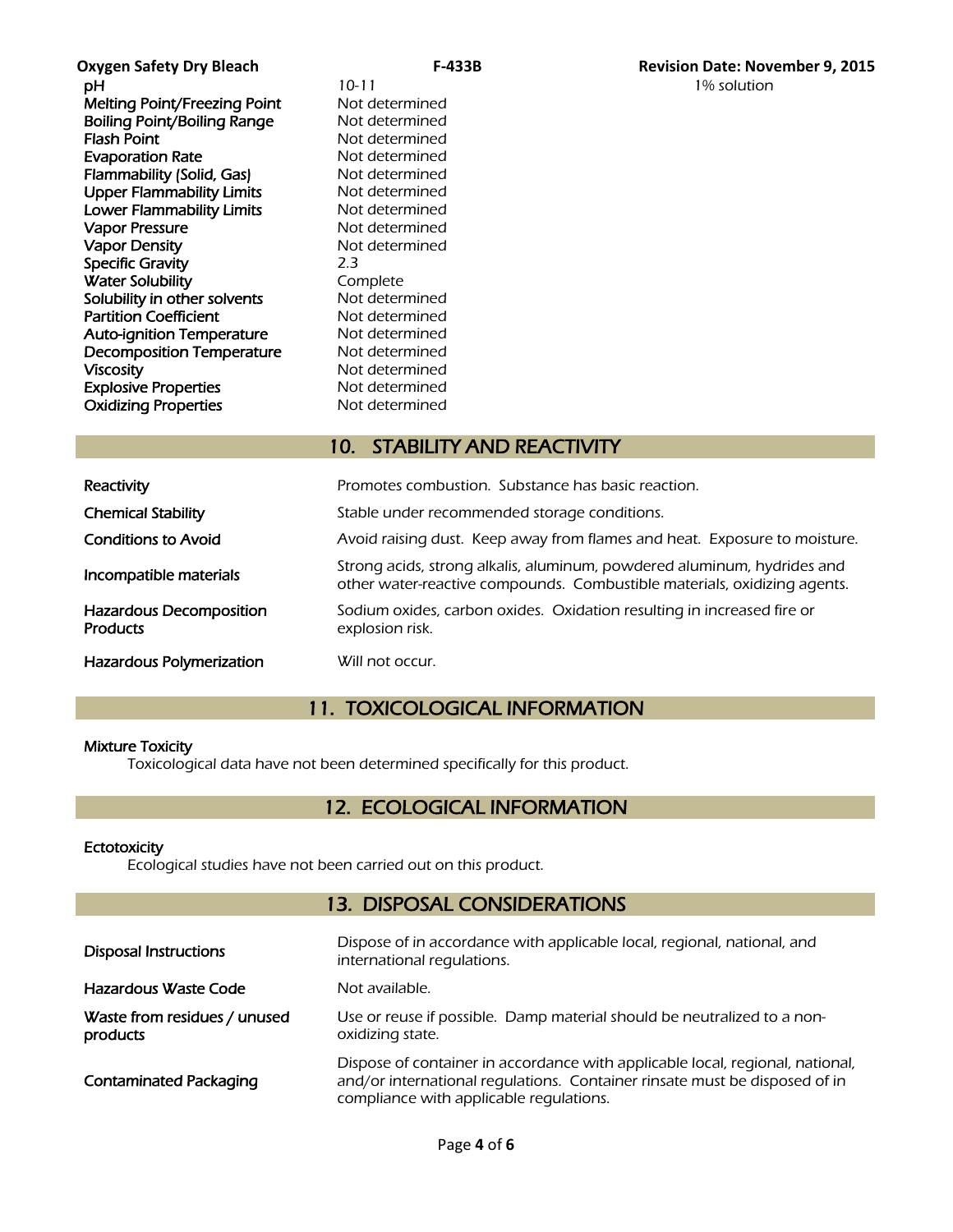# 14. TRANSPORT INFORMATION

|--|

Please see current shipping paper for most up to date shipping information, including exemptions and special circumstances.

DOT I.D. Number Not available. DOT Proper Shipping Name Not available. DOT Hazard Classes: US DOT Not available.<br>
Road (ADR) Not available. Road (ADR) Air (ICAO/IMDG) Not available. Sea (IMO/IMDG) Not available.

**Packing Group Not available.**<br> **DOT Label Not available.** 

Not available.

# 15. REGULATORY INFORMATION

## U.S. Federal Regulations

Contents of this SDS comply with OSHA Hazard Communication Standard CFR 1910.1200.

## OSHA Hazard Communication Standard (29 CFR 1910.1200)

( X ) Hazardous ( ) Non- Hazardous

## SARA TITLE III

| Section 302/304 | Extremely Hazardous Substances: None.                          |
|-----------------|----------------------------------------------------------------|
| Section 311/312 | (40CFR370) Hazardous Categories: Acute.                        |
| Section 313     | Contains the following SARA 313 Toxic Release Chemicals: None. |
| <b>CERCLA</b>   |                                                                |

 CERCLA Regulatory Based on information supplied this product contains no substances regulated under CERCLA.

# State Regulations

### California Prop 65

 This product may contain the following ingredient(s) known to the state of California to cause cancer, birth defects or other reproductive harm: None.

### Inventories

| Component                                | <b>TSCA</b><br>(United<br>States) | <b>DSL</b><br>(Canada) | <b>EINECS/ELINCS</b><br>(Europe) | <b>ENCS</b><br>(Japan) | China<br>(IECSC) | <b>KECL</b><br>(Korea) | <b>PICCS</b><br>(Philippines) | <b>AICS</b><br>(Australia) |
|------------------------------------------|-----------------------------------|------------------------|----------------------------------|------------------------|------------------|------------------------|-------------------------------|----------------------------|
| Sodium<br>Carbonate<br>(497-19-8)        | X                                 | X                      | X                                | X                      | X                | X                      | X                             | X                          |
| Sodium<br>Sulfate<br>(7757-82-6)         | X                                 | X                      |                                  |                        |                  |                        |                               |                            |
| Valfor 100<br>Zeolite<br>$1318 - 02 - 1$ | X                                 | X                      |                                  |                        |                  |                        |                               | X                          |